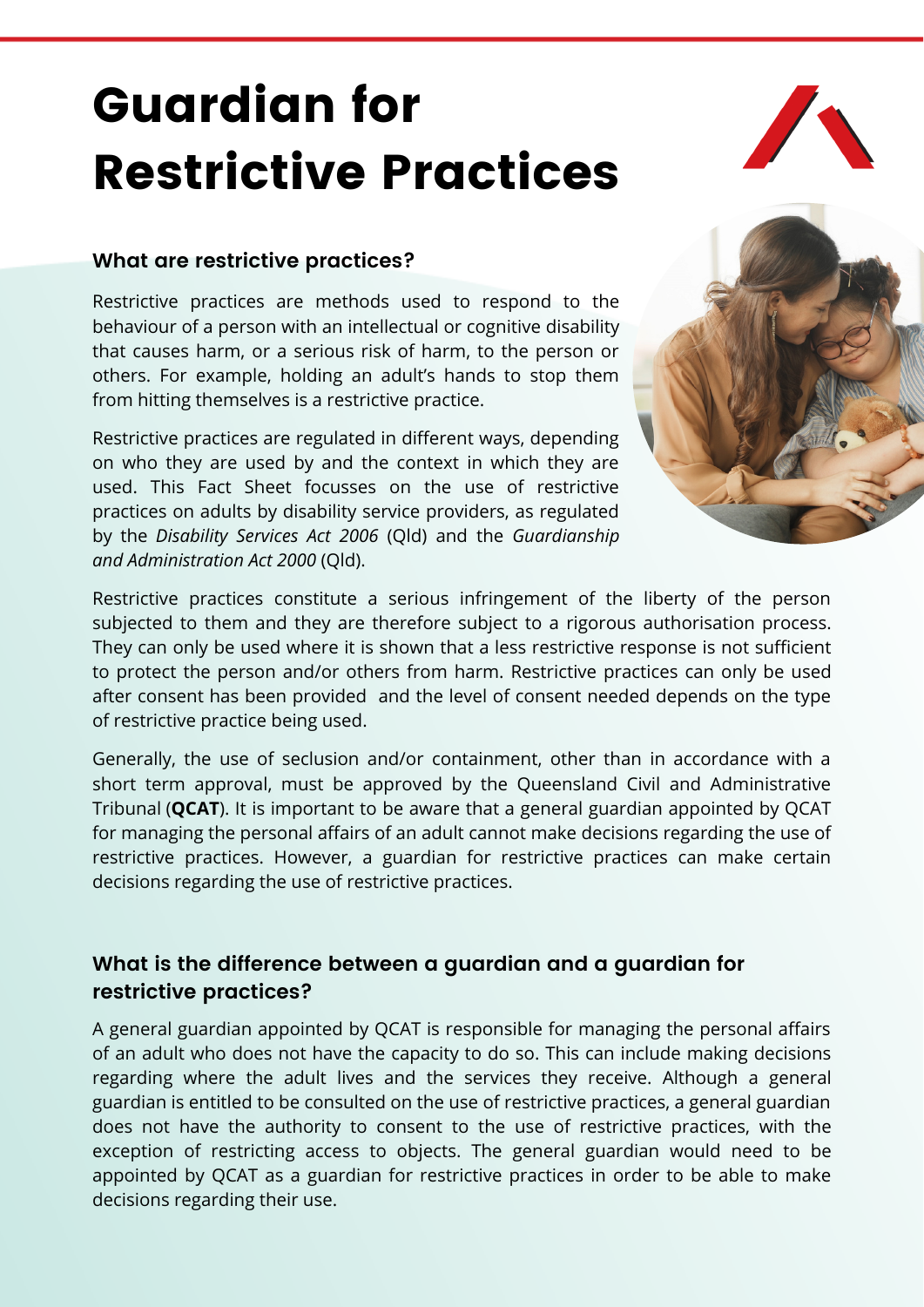#### **Who can be appointed as a guardian for restrictive practices?**

The criteria that QCAT considers when deciding whether to appoint an individual as a guardian for restrictive practices are essentially the same as those required for a general guardian (see guardianship factsheet). The person must be at least 18 years of age and not be a paid carer or health provider for the adult. QCAT will also take into account the adult's wishes, so far as they can be ascertained, as well as the wishes of family members and interested parties.

#### **What decisions can a guardian for restrictive practices make?**

A guardian for restrictive practices can authorise the use of chemical, physical and mechanical restraint and restricting access to objects (see Restrictive Practices Fact Sheet). The guardian for restrictive practices does not have the authority to consent to the use of containment and seclusion except where it is for the provision of respite/community access services.

### **What are respite/community access services?**

Disability respite/community access services are:

- 1. Services provided to an adult with an intellectual or cognitive disability who does not receive disability services or NDIS supports or services other than respite services or community access services from a relevant service provider; and
- 2. Funded as respite services by the department or the Commonwealth under the NDIS.

The guardian for restrictive practices can consent to containment where a request is made by a respite service provider for the period of the respite services. However, if the adult receives full time disability services the guardian for restrictive practices cannot provide consent.

#### **What is a positive behaviour support plan?**

A positive behaviour support plan (**PBSP**) is a plan, developed for and with an adult with intellectual or cognitive disability, that describes the strategies that are to be used to meet the adult's needs, support their development of skills, maximise their opportunities and reduce the intensity, frequency and duration of behaviours that may lead to the use of restrictive practices. A PBSP must describe behaviours of concern, including the triggers for the behaviour, outline positive strategies to be used before restrictive practices are applied and outline safeguards to be applied to protect the adult. The objective of the PBSP is to reduce, to the greatest extent, the need for the use of restrictive practices.